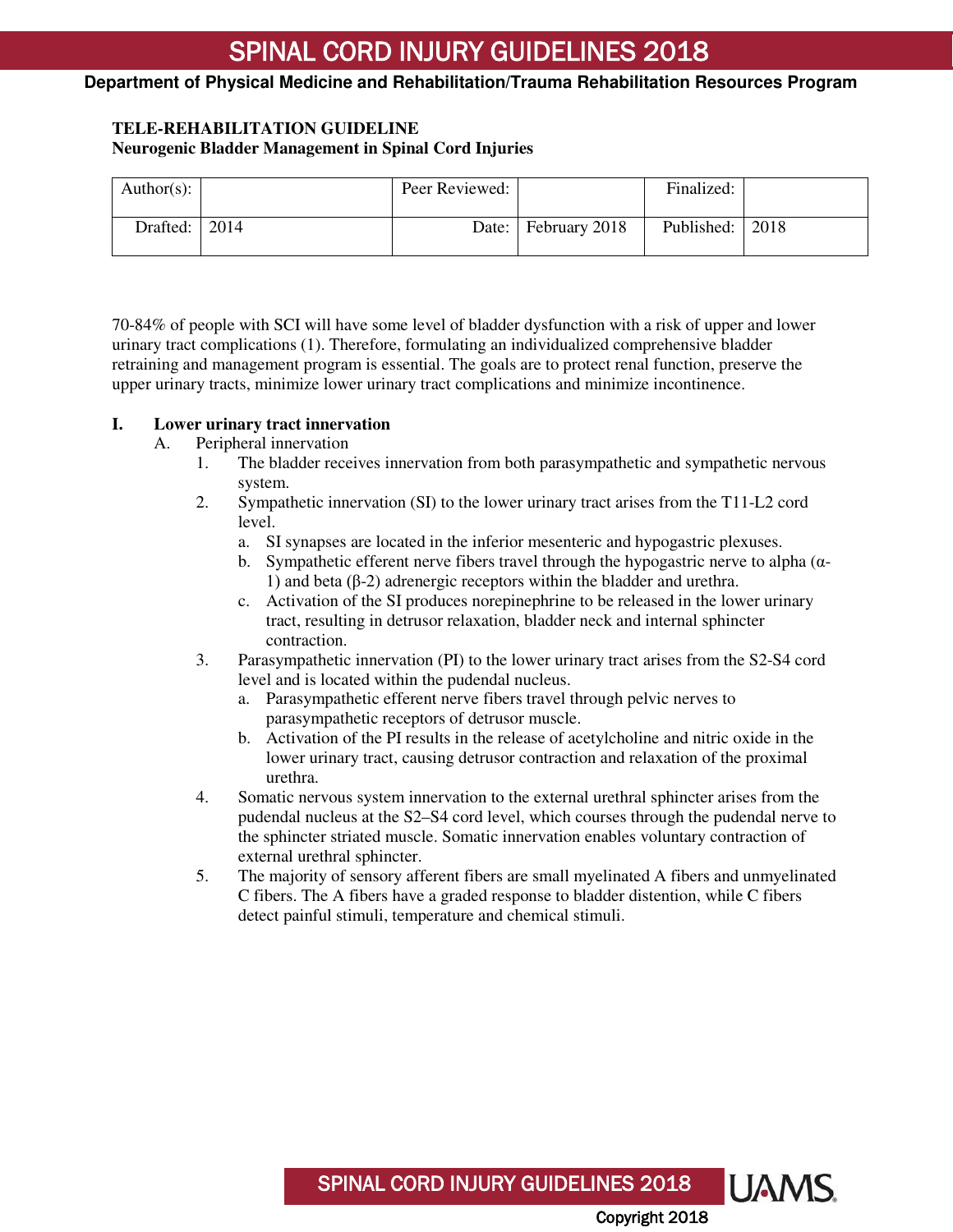### **Department of Physical Medicine and Rehabilitation/Trauma Rehabilitation Resources Program**

The parasympathetic, sympathetic, and somatic nerve supply to the bladder, urethra, and pelvic floor (6)



- B. Voiding centers
	- 1. Normal micturition allows proper function of both the bladder and urethra. Micturition reflex coordinates detrusor contraction with internal and external urinary sphincter relaxation, enabling adequate voiding of the bladder.
	- 2. The pontine micturition center (PMC)
		- a. Lies in the pons along with other autonomic centers
		- b. Modulates the opposing effects of the parasympathetic and sympathetic nervous systems on the lower urinary tract
		- c. In the emptying stage, the PMC sends excitatory signal to the sacral spinal cord, results in detrusor contraction while simultaneously sending inhibitory signal to the thoracolumbar cord to relax the internal urethral sphincter.
		- d. In the storage stage, the PMC is inhibited, which in turn suppresses the sacral outflow, resulting in detrusor relaxation. The thoracolumbar spinal cord is activated simultaneously, allowing internal urethral sphincter contraction.
	- 3. The sacral micturition center (SMC)
		- a. Located at the level of S2-S4
		- b. Modulates efferent parasympathetic impulses to the bladder, causing bladder contraction
		- c. Afferent impulses to the SMC provide feedback regarding bladder fullness
	- 4. Supraspinal centers
		- a. A facilitatory reflex with afferent axons originating from the bladder and synapsing on the pudendal nucleus at S2,3 and 4
		- b. Allows inhibition of pelvic floor activity during voiding

#### **II. Pathophysiology and classification of neurogenic bladder**

- A. Mechanical or physiologic defects in the bladder could result in an inability to regulate filling pressure.
- B. Neurogenic bladder is the loss of normal bladder function caused by damage to part of the nervous system.
- C. The damage can cause the bladder to be underactive, resulting in loss of contraction and complete emptying.

LIAMS SPINAL CORD INJURY GUIDELINES 2018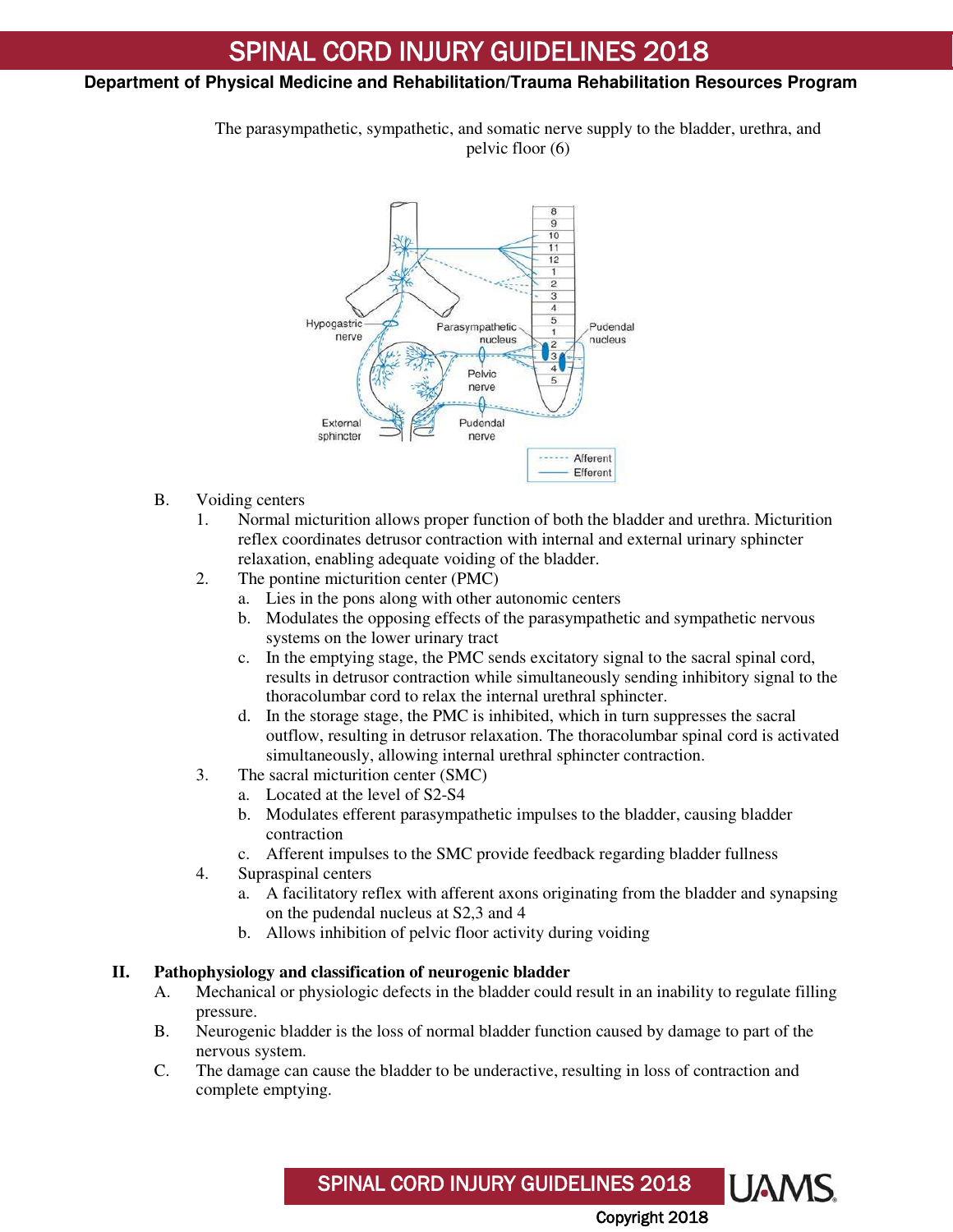# **Department of Physical Medicine and Rehabilitation/Trauma Rehabilitation Resources Program**

- D. The damage can also cause the bladder to be overactive, resulting in frequent and uninhibited contractions, with loss of synergy in bladder contractions and sphincter relaxation.
- E. Neurogenic bladder can be classified based on different criteria. The following classification is mainly formulated based on the level of injury in the central nervous system and helps guide pharmacologic and surgical intervention.
	- 1. Uninhibited bladder
		- a. Lesion is above the pontine micturition center (i.e. stroke, brain injury, or brain tumor).
		- b. There is reduced awareness of bladder fullness with a low pressure filling system, resulting in a low bladder capacity.
		- c. Since the PMC is intact, the normal opposition of detrusor and internal/external sphincter tonus is maintained and does not put the upper urinary tract at risk of high pressure injury, which can occur with detrusor sphincter dyssynergia (DSD).
	- 2. Upper motor neuron bladder
		- a. Lesion is between the pontine micturition center and sacral spinal cord (i.e. traumatic spinal cord injury or multiple sclerosis).
		- b. The spinal cord damage renders the bladder and sphincters spastic, especially if lesions are above T10 level.
		- c. It is characterized by detrusor sphincter dyssynergia (DSD), where simultaneous detrusor and urinary sphincter contractions create a high pressure system.
		- d. Over time, DSD can lead to vesicoureteral reflux and renal damage.
		- e. The bladder capacity is usually reduced due to the high detrusor tone and loss of compliance.
	- 3. Lower motor neuron bladder
		- a. Lesion is at the level of sacral cord (i.e. traumatic spinal cord injury, multiple sclerosis or sacral nerve root injuries).
		- b. The SMC or related peripheral nerves are usually damaged while the sympathetic outflow is intact; resulting in low detrusor tone with normal internal sphincter innervation. Bladder capacity tends to increase above normal threshold, with associated overflow urinary incontinence.

# **III. Evaluations**

- A. Detailed history and physical examination is essential for accurate diagnosis and appropriate management.
- B. Neurological examination should include mental status, reflexes, strength, and sensation, including sacral dermatomes, to determine if there are neurologic conditions present that may contribute to the voiding dysfunction.
- C. Detailed genitourinary history needs to be taken.
- D. Medication history is also essential to eliminate any reversible causes.
- E. Urologic examination (6)
	- 1. Upper Tract Tests
		- a. Ultrasonography, KUB (kidney, ureter and bladder), CT with or without contrast
		- b. Creatinine Clearance Time
		- c. Isotope studies
		- 2. Lower Tract Tests
			- a. Post void residual (PVR)
			- b. Urinalysis with culture and sensitivity testing
			- c. Cystography
			- d. Urodynamic evaluation (gold standard for the evaluation of lower urinary tract function)

SPINAL CORD INJURY GUIDELINES 2018 **UAMS**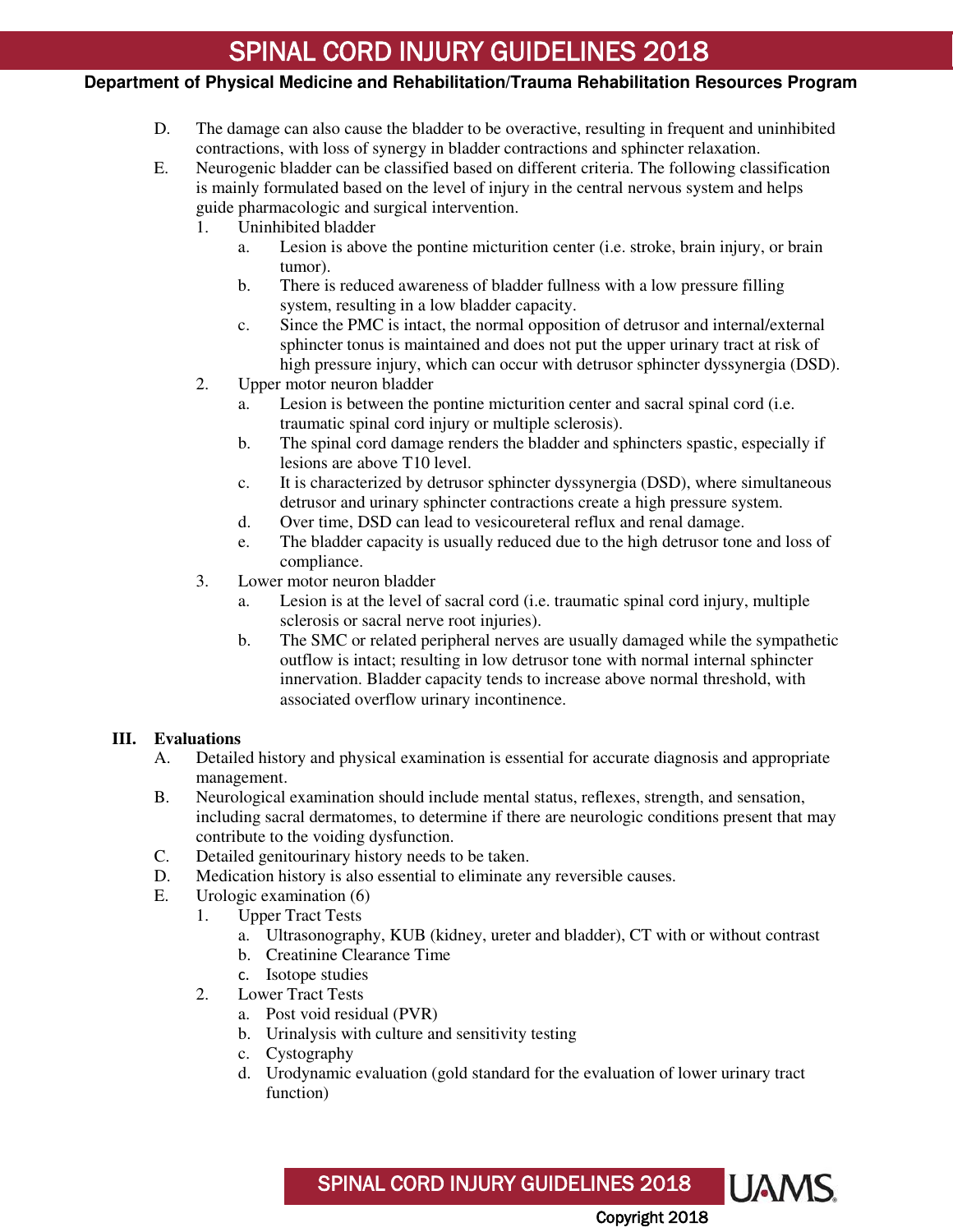## **Department of Physical Medicine and Rehabilitation/Trauma Rehabilitation Resources Program**

- e. Urethral pressure profiles
- f. Sphincter Electromyography
- g. Video urodynamics/ Fluoro urodynamics
- h. Cystoscopy
- A. Abnormal residual volume is 100ml or greater than 20% of the voided volume. Residual urine

volumes under 100ml are associated with a reduced risk of development of bacterial cystitis.(7)

- B. Urodynamic evaluation should be completed to assess urinary function, including urinary flowmetry, bladder cystometrogram/electromyogram (CMG/EMG), Valsalva leak point pressure (LPP) measurement, and urethral pressure profile (UPP).
- C. Urodynamic studies are the most definitive and objective means to determine abnormalities in the bladder and urethra in the filling/storage phase and voiding phase in neurogenic bladder dysfunction. In one cross sectional observation study, 47.9% of individuals required at least one type of intervention based on urodynamic studies. (20)
- D. Normal filling pressure is 40 cm of  $H<sub>2</sub>0$  or less.(12)

### **IV. Goals of management**

- A. Achieve/maintain continence
- B. Prevent development of a high pressure detrusor that can lead to upper urinary tract damage
- C. Minimize symptomatic urinary tract infections and over-distension of the bladder

### **V. Non pharmacologic intervention**

- A. Intermittent catheterization
	- 1. Requires sufficient hand skills or willing care giver
	- 2. Not recommended in patients with abnormal urethral anatomy, bladder capacity less than 200 ml, poor cognition/motivation or high fluid intake
	- 3. May require fluid schedule and restrictions (1800 ml/day, 400 cc with meals, 200 cc TID)
	- 4. Hydrophilic catheters may decrease the number of bladder infections and decrease urethral trauma and improve quality of live and from a societal aspect be less expensive in the long term. (21)
	- 5. Complications: UTI, urethral trauma, incontinence with over distention.
- B. Credé and Valsalva
	- 1. For individuals with lower motor injury with low outlet resistance.
	- 2. Avoid in patients with detrusor sphincter dyssynergia, bladder outlet obstruction, vesicoureteral reflux or hydronephrosis.
	- 3. Complications: incomplete bladder emptying, high intra-vesical pressure, vesicoureteral reflux, hydronephrosis, abdominal bruising, possible hernia, pelvic organ prolapse or hemorrhoids.
- C. Indwelling urethral catheterization
	- 1. For patients with poor hand skills, high fluid intake, cognitive impairment, active substance abuse, elevated detrusor pressures, lack of success with other less invasive bladder management methods.
	- 2. Complications: bladder stones, kidney stones, urethral erosions, epididymitis, recurrent symptomatic urinary tract infections, incontinence, pyelonephritis/hydronephrosis from bladder wall thickening, fibrosis or bladder cancer.
- D. Suprapubic catheterization: For patients with urethral abnormalities, stricture, false passages, bladder neck obstruction, urethral fistula, urethral discomfort, perineal skin breakdown as secondary to urine leakage/urethral incompetence, personal preference, desire to improve sexual genital function, prostatitis, urethritis or epididymo-orchitis

SPINAL CORD INJURY GUIDELINES 2018

Copyright 2018

**UAMS**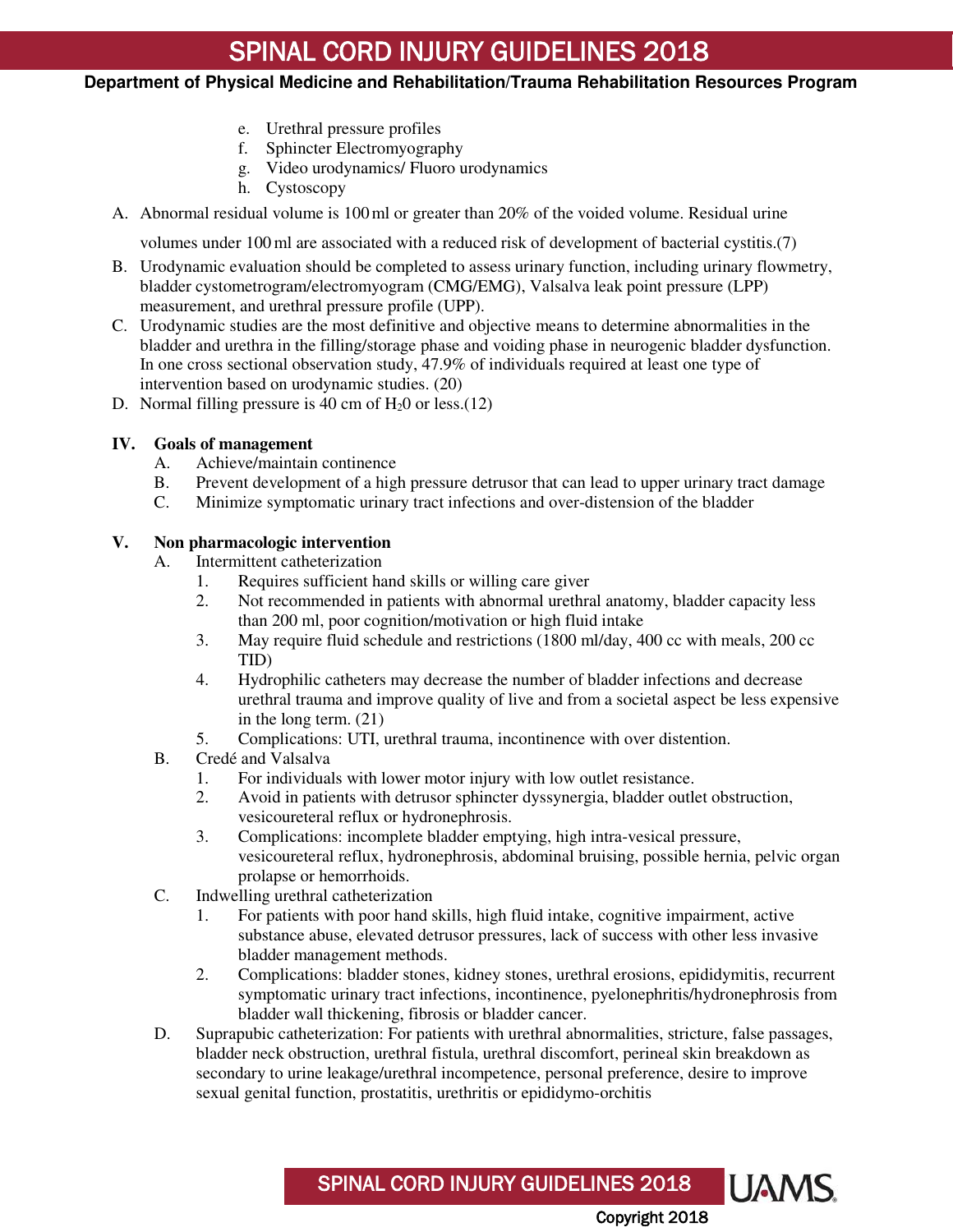## **Department of Physical Medicine and Rehabilitation/Trauma Rehabilitation Resources Program**

# E. Reflex voiding

- 1. For male patients who, post-spinal shock, demonstrate adequate bladder contractions and adequate hand skills or have a willing care giver to change a condom catheter.
- 2. Requires a periodic urodynamic study to monitor bladder pressures.
- F. Timed voiding: For patient with uninhibited bladder and a low pressure system
- G. Electrical nerve stimulation (18, 19)
	- 1. A clinical option for promoting micturition in SCI patients.
		- a. Sacral Anterior Root Stimulation and Sacral Deafferentation
		- b. Pudendal Nerve Stimulation
		- c. Sacral Neuromodulation -InterStim® (Medtronic Inc., Minneapolis, MN, USA) was approved by the FDA in 1997 for urge urinary incontinence and in 1999 for urinary retention
		- d. Percutaneous tibial nerve stimulation (PTNS) a less invasive treatment alternative to SNS, as surgical implantation is not required. Urgent® PC Neuromodulation System (Uroplasty, Inc., Minnetonka, MN, USA) received FDA 510(k) clearance in 2007 for the treatment of urinary urgency, urinary frequency, and urge urinary incontinence.
		- e. Transcutaneous electrical stimulation for bladder control surface stimulation of the dorsal nerve of the penis to inhibit bladder activity, targets peripheral nerves through a less invasive approach.
		- f. S1 nerve transfer- with unilateral proximal end of the S1 ventral root (VR) anastomosed to the distal end of the S2 and S3 VRs.has been shown to be effective in atonic bladder function caused by low conus medullaris injuries. (22)

2. Well-designed, randomized and controlled studies are essential to bring more of these treatment strategies from the research bench to the patient.

#### **VI. Pharmacologic interventions**

- A. Alpha-1 Adrenergic Antagonists
	- 1. Peripheral postsynaptic blockade of alpha-adrenergic receptors in the bladder neck and proximal urethra to reduce urinary outflow resistance.
	- 2. Dibenzyline, terazosin, tamsulosin, alfuzosin, and doxazosin
	- 3. Reduction in blood pressure due to vasodilating effect on arterial smooth muscle.
	- 4. Side effects include fatigue, dizziness, lightheadedness, dry mouth and constipation.
	- 5. Can be used in conjunction with transurethral sphincterotomy.
- B. Anticholinergic (antimuscarinic) medications reduce reflex (involuntary) detrusor activity by blocking cholinergic transmission at muscarinic receptors and are the first-line option for treating neurogenic detrusor overactivity. (9) One contraindication is untreated narrow angle glaucoma. (16) A long term side effect, may be early onset dementia. (15)
	- 1. Non-selective
		- a. Oxybutynin (Ditropan), tolterodine (Detrol LA), and trospium chloride
		- b. Side effect includes QT interval prolongation and memory and cognition impairments.

SPINAL CORD INJURY GUIDELINES 2018

- 2. Selective for M2 and M3 receptors
	- a. Solifenacin (Vesicare) and darifenacin (Enablex)
	- b. Fewer cognitive side effects, should not be used in patients with severe hepatic impairment, and dosing adjustment is needed when used concomitantly with ketoconazole or erythromycin (23)

Copyright 2018

**UAMS**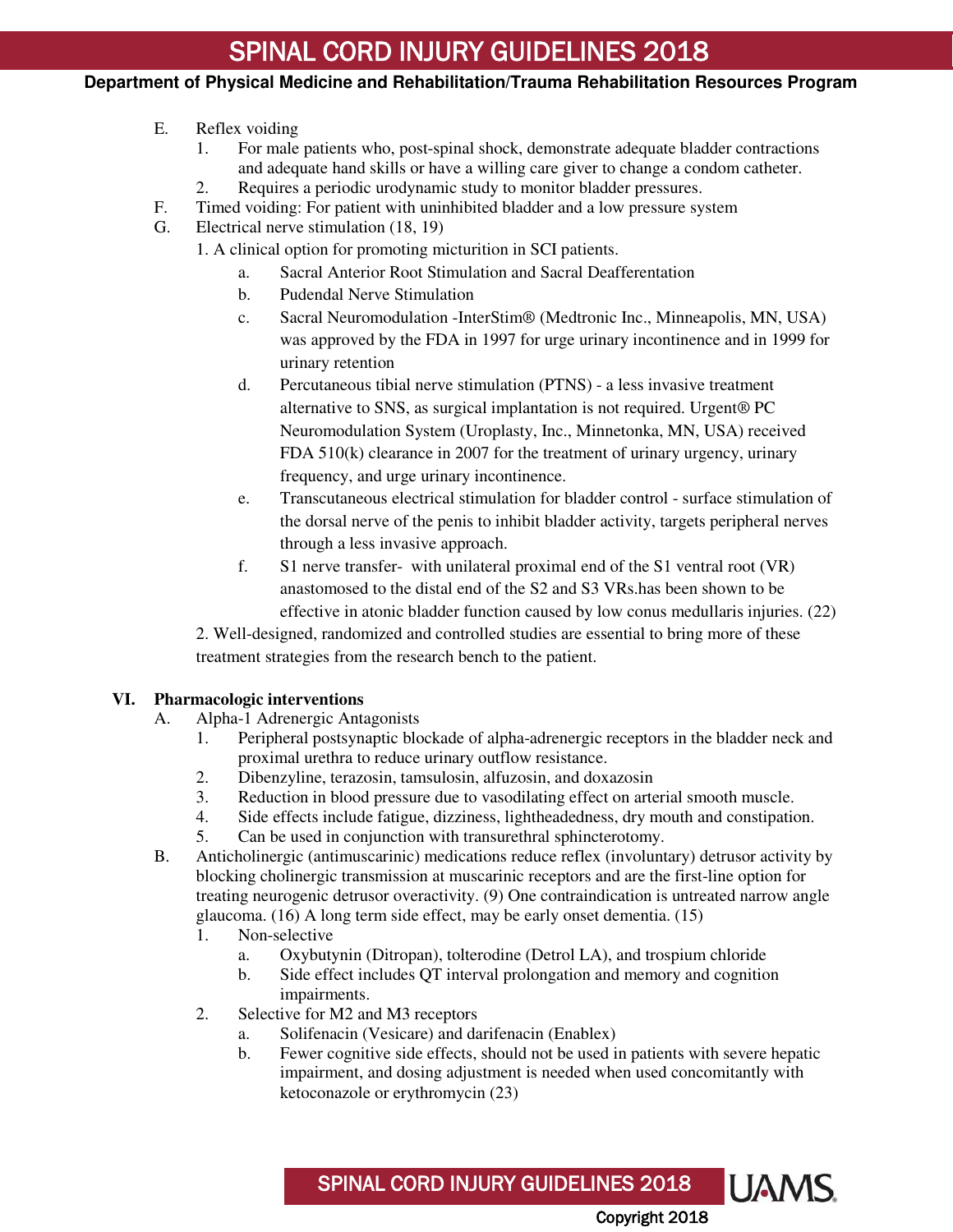# **Department of Physical Medicine and Rehabilitation/Trauma Rehabilitation Resources Program**

- C. Selective beta-3 adrenergic Agonist. Stimulation of the beta-3 pathway promotes smooth muscle relaxation of the bladder to increase urine storage. (17)
	- 1. Mirabegron (Myrbetriq)
	- 2. Side effects of HTN, headache, tachycardia.<br>3. May provide synergistic effect with antichol
	- 3. May provide synergistic effect with anticholinergic medications in patients who do not respond well to monotherapy (16)
- D. Botulinum toxin  $(8, 10)$ 
	- 3. Blocks neuromuscular junction presynaptic vesicle fusion and prevents acetylcholine release
	- 4. Acts on sensory afferent neurons and prevents the excitatory effects of nerve growth factor; effects can last for up to nine months
	- 5. Invasive procedure with intramuscular injections.
- E. Antibiotic medications should be used only to treat symptomatic urinary tract infections (UTI).
	- 1. An UTI may manifest differently in patients with SCI than in the general population. The complaints of dysuria, frequency, and urgency are usually absent in infected patients with SCI (4). Common manifestations of UTI in patients with SCI include unusual fatigue, worsening muscle spasms, increasing autonomic dysreflexia**,** urinary leakage, and change in voiding habits. Fever is usually, but not always, present.
	- 2. The definition of symptomatic UTI in these patients requires the presence of significant bacteriuria ( $\geq 10^5$  CFU/ml); pyuria (> 10<sup>4</sup> WBC/ml of uncentrifuged urine or > 10 WBC/hpf for spun urine); and fever  $(>100^{\circ}F)$  plus more than one of the following signs and symptoms: suprapubic or flank discomfort, bladder spasm, change in voiding habits, increased spasticity, and worsening dysreflexia, provided that no other potential etiologies for these clinical manifestations are identified. (5)
	- 3. Most cases of bacteriuria in patients with SCI represent asymptomatic bladder colonization. Although asymptomatic bladder colo

#### **VII. Procedure to enhance detrusor storage**

- A. Enterocystoplasty increases bladder capacity(13) This procedure creates an anastomosis to join a part of the ilium or ileocecal segment to the detrusor. High complication rate postsurgery, mucus production which can clog catheters
- B. Myomyotomy or myomectomy creates a large detrusor diverticulum

#### **VIII. Procedures to control detrusor emptying**

- A. Unilateral or bilateral sacral nerve root stimulation
- B. Dorsal rhizotomy
- C. Urinary diversion
- D. Continent abdominal stoma for clean intermittent catheterization (CIC)
- E. Appendicovesicostomy anastomosis

#### **IX. Bladder sphincter procedures to enhance emptying**

- A. Sphincterotomy
- B. Internal/external sphincter resection
- C. Urethral stents/balloon dilatation
- D. Artificial urinary sphincter devices
- E. Botox injections into the internal/external sphincter muscles.

SPINAL CORD INJURY GUIDELINES 2018 **UAMS**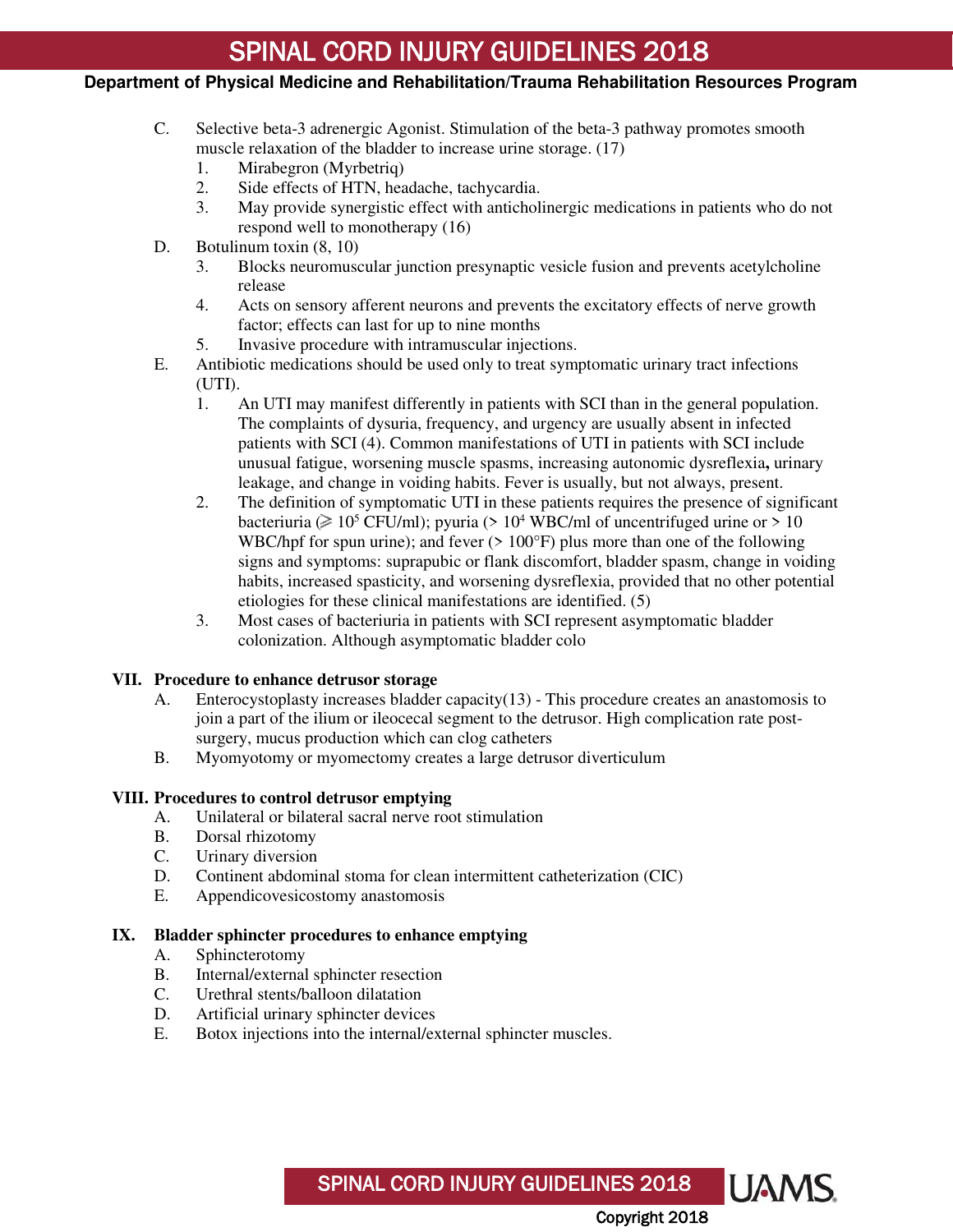## **Department of Physical Medicine and Rehabilitation/Trauma Rehabilitation Resources Program**

*This guideline was developed to improve health care access in Arkansas and to aid health care providers in making decisions about appropriate patient care. The needs of the individual patient, resources available, and limitations unique to the institution or type of practice may warrant variations.*

#### **Guideline Developers**

Guideline developed by Noadia Worku, D.O in collaboration with the TRIUMPH team led by Thomas Kiser, MD, and Rani Lindberg, MD. 2014 Revised: Yen Nguyen, MD and Thomas Kiser, MD 2018

#### <span id="page-6-0"></span>**Selected References**

- 1. A. Manack, S. P. Motsko, C. Haag-Molkenteller et al., "Epidemiology and healthcare utilization of neurogenic bladder patients in a US claims database," Neurourology and Urodynamics, vol. 30, no. 3, pp. 395–401, 2011.
- 2. Barboi C, Peruzzi WT. Bladder care. In Lin VW, Cardenas DD, Cutter NC, et al., editors. Spinal Cord Medicine, Principles and Practice. New York: Demos Medical Publishing; 2003
- 3. Consortium for Spinal Cord Medicine. (2006). Bladder Management for Adult with Spinal Cord Injury: A Clinical Practice Guideline for Health-Care Providers, Journal of Spinal Cord Medicine, v.29(5); 2006
- 4. Darouiche R, Cadle R, Zenon G, Markowski J, Rodriguez M, Musher D. Progression from asymptomatic to symptomatic urinary tract infection in patients with SCI: A preliminary study. J Am Paraplegia Soc. 1993; 16:221–226.
- 5. Darouiche R. Infection and Spinal Cord Injury. In Lin VW, Cardenas DD, Cutter NC, et al., editors. Spinal Cord Medicine, Principles and Practice. New York: Demos Medical Publishing; 2003
- 6. Goetz, Lance L. et all. "Bladder Dysfunction" Braddom's Physical Medicine & Rehabilitation, by David X. Cifu,  $5<sup>th</sup>$  ed., Elsevier, 2016, pp. 428-430.
- 7. J. L. Merritt, "Residual urine volume: Correlate of urinary tract infection in patients with spinal cord injury," Archives of Physical Medicine and Rehabilitation, vol. 62, no. 11, pp. 558–561, 1981.
- 8. M. O'Leary and M. Dierich, "Botulinum toxin type A for the treatment of urinary tract dysfunction in neurological disorders," Urologic Nursing, vol. 30, no. 4, pp. 228–234, 2010.
- 9. O. Yamaguchi, O. Nishizawa, M. Takeda et al., "Clinical guidelines for overactive bladder: guidelines," International Journal of Urology, vol. 16, no. 2, pp. 126–142, 2009.
- 10. P. Padmanabhan, H. M. Scarpero, D. F. Milam, R. R. Dmochowski, and D. F. Penson, "Five-year cost analysis of intra-detrusor injection of Botulinum toxin type A and augmentation cystoplasty for refractory neurogenic detrusor over activity," World Journal of Urology, vol. 29, no. 1, pp. 51–57, 2011
- 11. Peter T. Dorsher and Peter M. McIntosh, "Neurogenic Bladder," Advances in Urology, vol. 2012, Article ID 816274, 16 pages, 2012. doi:10.1155/2012/816274
- 12. R. G. Gerridzen, A. M. Thijssen, and E. Dehoux, "Risk factors for upper tract deterioration in chronic spinal cord injury patients," Journal of Urology, vol. 147, no. 2, pp. 416–418, 1992.
- 13. S. Gurocak, J. Nuininga, I. Ure, R. P. E. De Gier, M. O. Tan, and W. Feitz, "Bladder augmentation: review of the literature and recent advances," Indian Journal of Urology, vol. 23, no. 4, pp. 452–457, 2007.
- 14. Stover SL, Lloyd LK, Waites KB. Et al. Urinary tract infection in spinal cord injury. Arch Phys Med Rehabil. 1989; 70:47–54.
- 15. Risacher SL, McDonald BC, Tallman EF, et al; Alzheimer's Disease Neuroimaging Initiative. Association between anticholinergic medication use and cognition, brain metabolism, and brain atrophy in cognitively normal older adults. JAMA Neurol. 2016;73(6);721-732.

**UAMS** SPINAL CORD INJURY GUIDELINES 2018